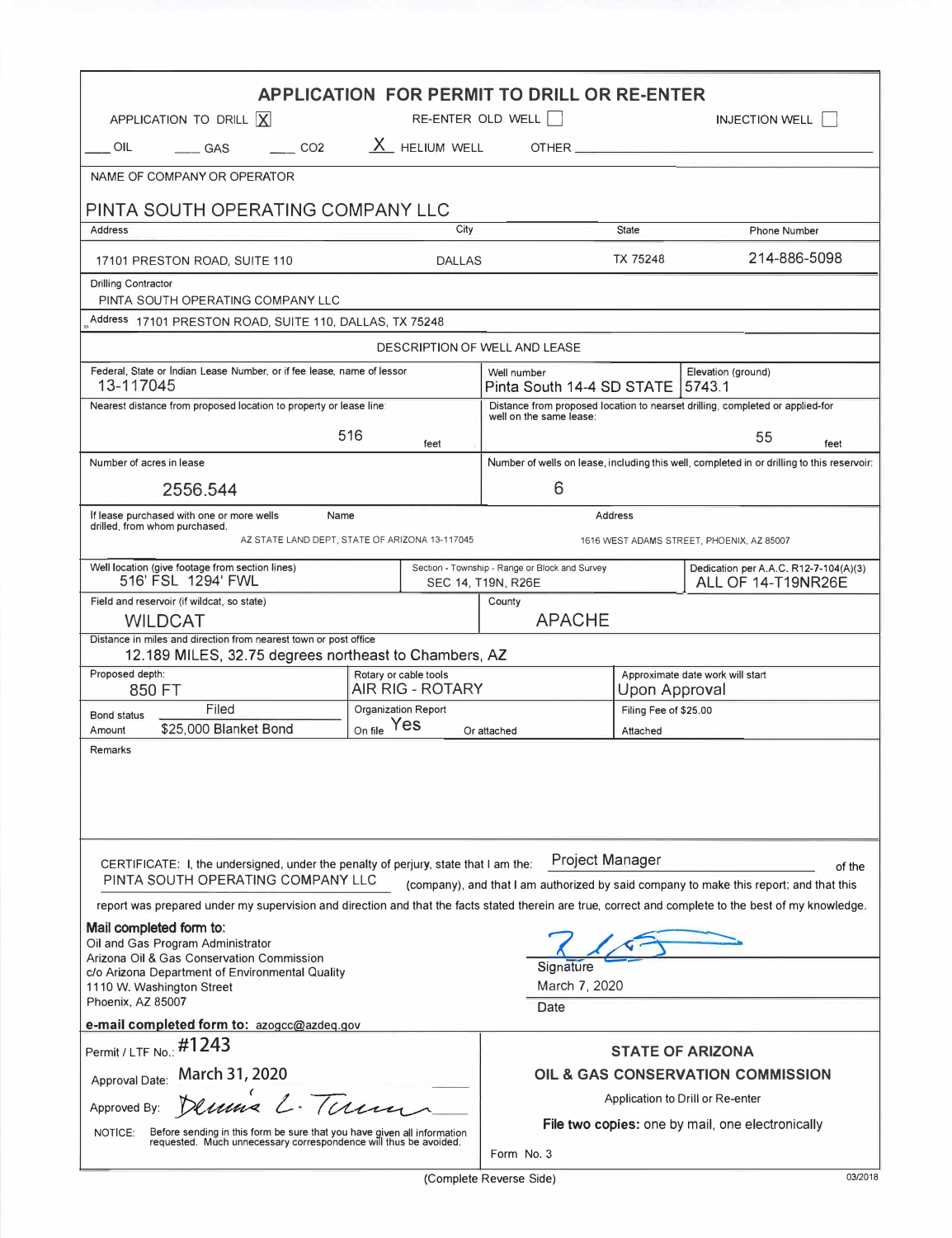- 1. Operator shall outline on the plat the acreage dedicated to the well in compliance with A.A.C. R12-7-107.
- 2. A registered surveyor shall show on the plat the location of the well and certify this information in the space provided.
- 3. ALL DISTANCES SHOWN ON THE PLAT MUST BE FROM THE OUTER BOUNDARIES OF THE SECTION.
- 4. Is the operator the only owner in the dedicated acreage outlined on the plat below ? YES X\_\_\_\_\_ NO
- 5. If the answer to question four is no, have the interests of all owners been consolidated by communitization agreement or otherwise? YES \_\_\_\_\_\_\_\_\_\_ NO \_\_\_\_\_\_\_\_\_\_\_ If answer is yes, give type of consolidation
- 6. If the answer to question four is no, list all the owners and their respective interests below: